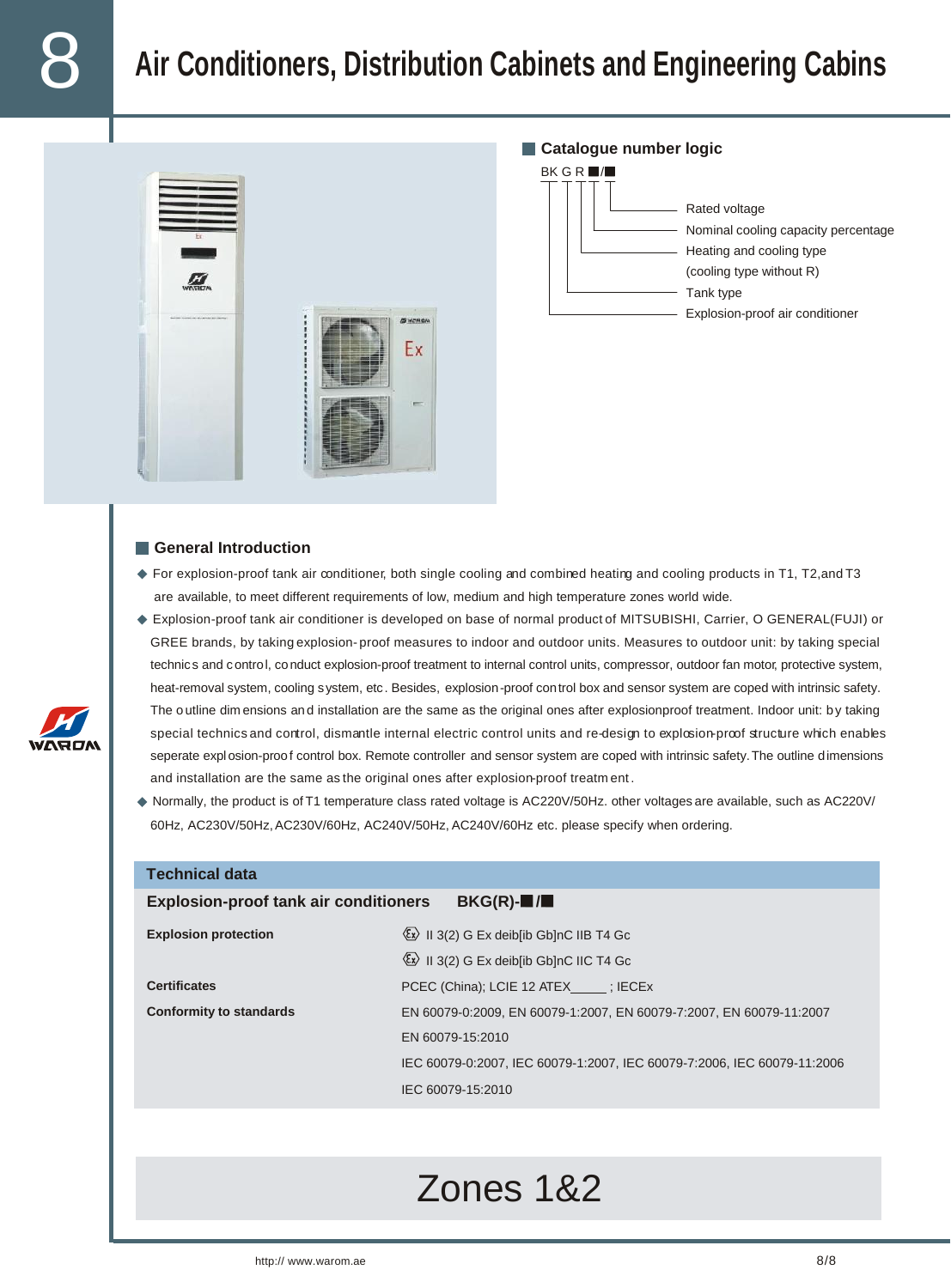### **Air Conditioners BKG Series Explosion-proof Tank Air Conditioners**

| <b>Technical data</b>                                        |              |                  |                    |                  |                  |  |  |
|--------------------------------------------------------------|--------------|------------------|--------------------|------------------|------------------|--|--|
|                                                              | Typ          | BKG-70/220       | <b>BKGR-70/220</b> | BKG-120/380      | BKGR-120/380     |  |  |
| Cooling capacity                                             | W            | 7300             | 7300               | 12200            | 12200            |  |  |
|                                                              | <b>BTU</b>   | 24000            | 24000              | 40000            | 40000            |  |  |
| Heating capacity (W)                                         |              |                  | 7800               |                  | 14500            |  |  |
| Rated voltage/Frequency (V/Hz)                               |              | 220/50           | 220/50             | 380/50           | 380/50           |  |  |
| Input power (P)                                              |              | 3P               | 3P                 | 5P               | 5P               |  |  |
| Cooling input power/current (W/A)                            |              | 2780/12.1        | 2780/12.1          | 4380/7.8         | 4380/7.8         |  |  |
| Heating input power/current (W/A)                            |              |                  | 2600/11.3          |                  | 5000/8.9         |  |  |
| Application areas $(m^2)$                                    |              | 27 32            | 27<br>32           | 50 80            | 50<br>-80        |  |  |
| Sound level (dB)                                             | Indoor unit  | 43               | 43                 | 52               | 52               |  |  |
|                                                              | Outdoor unit | 53               | 53                 | 56               | 56               |  |  |
| Outline dimensions<br>$(L \times W \times H)$ (mm)           | Indoor unit  | 1900 x 600 x 280 | 1900 x 600 x 280   | 1900 x 600 x 280 | 1900 x 600 x 280 |  |  |
|                                                              | Outdoor unit | 870 x 850 x 319  | 870 x 850 x 319    | 1258 x 970 x 369 | 1258 x 970 x 369 |  |  |
|                                                              | Control box  | 380 x 250 x 165  | 380 x 250 x 165    | 380 x 250 x 165  | 380 x 250 x 165  |  |  |
| Weight (kg)                                                  | Indoor unit  | 48               | 48                 | 48               | 48               |  |  |
|                                                              | Outdoor unit | 75               | 75                 | 119              | 119              |  |  |
|                                                              | Control box  | 6                | 6                  | $\overline{7}$   | $\overline{7}$   |  |  |
| <b>Note:</b> Technical data above for products of T1 rating. |              |                  |                    |                  |                  |  |  |

### **Dimension drawings** (all dimensions in mm) - subject to alteration



**WARD**